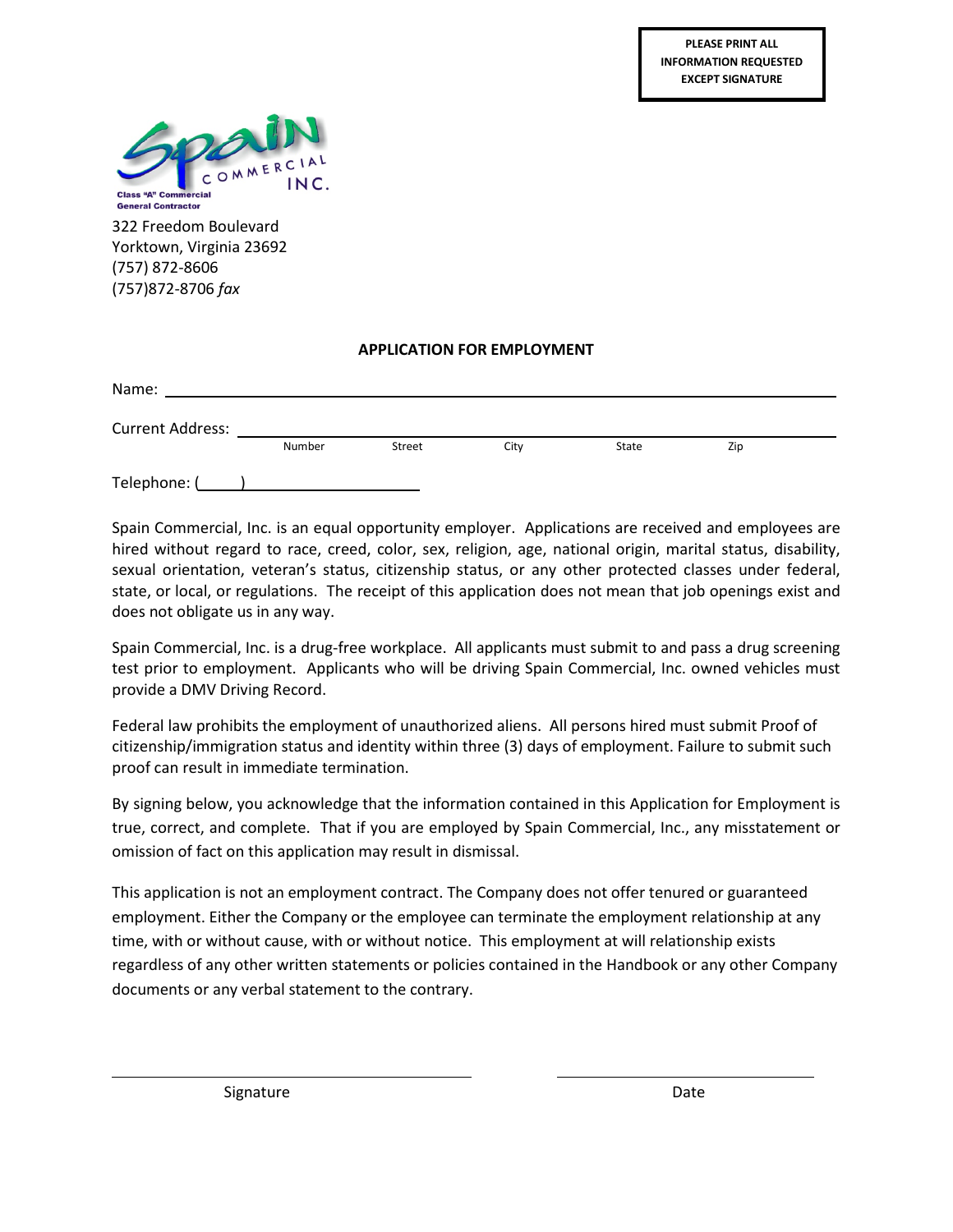#### **Personal Information:**

| Position Applied for:                                                              |
|------------------------------------------------------------------------------------|
|                                                                                    |
| Are you available for full-time work: $\Box$ Yes<br>∩No                            |
| When will you be available?                                                        |
| How were you referred to us?                                                       |
| Will you work overtime if ask? $\Box$ Yes $\Box$ No                                |
| Are you legally eligible for employment in the United States? $\Box$ Yes $\Box$ No |
| Do you have a valid Driver's License? $\Box$ Yes<br>$\lnot$ No                     |
| Do you have transportation to work? $\Box$ Yes<br>$\square$ No                     |
| Are you employed now? $\Box$ Yes $\Box$ No                                         |
| May we contact your present employer? $\Box$ Yes<br>No                             |
| What is your reason for leaving?                                                   |
|                                                                                    |
|                                                                                    |

Are you over 18 years of age?  $\Box$  Yes  $\Box$  No *(All employment is subject to verification of age)* 

#### **Applicant Authorization to Release Information:**

I hereby authorize any person, company, and or educational institution I have listed as a reference on my employment application to fully disclose in good faith any information they may have regarding my qualifications for employment. I will not hold any prospective or former employer, educational institutions, and nor any other persons giving references liable for the exchange of this information along with any other reasonable and necessary information that is necessary and inherent to the employment process.

\_\_\_\_\_\_\_\_\_\_\_\_\_\_\_\_\_\_\_\_\_\_\_\_\_\_\_\_\_\_\_\_\_\_\_\_\_\_\_\_\_\_\_\_\_\_\_\_\_\_\_\_\_\_\_\_\_\_ \_\_\_\_\_\_\_\_\_\_\_\_

\_\_\_\_\_\_\_\_\_\_\_\_\_\_\_\_\_\_\_\_\_\_\_\_\_\_\_\_\_\_\_\_\_\_\_\_\_\_\_\_\_\_\_\_\_\_\_\_\_\_\_\_\_\_\_\_\_\_\_\_\_\_\_\_\_\_\_\_

| Signature of Job Applicant | Date |
|----------------------------|------|
|                            |      |

Print Name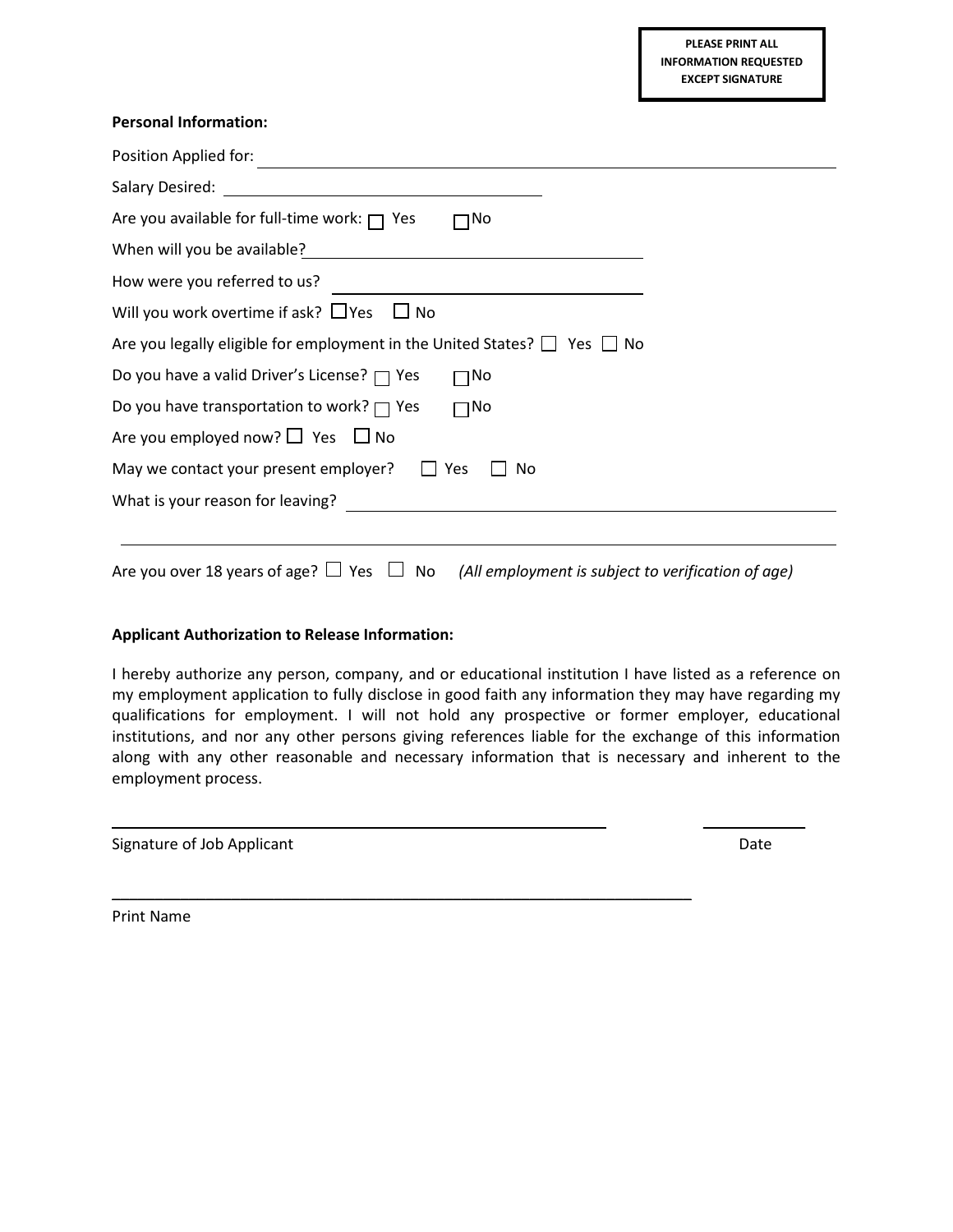**PLEASE PRINT ALL INFORMATION REQUESTED EXCEPT SIGNATURE**

# **Employment History:**

|    | 1. Employer:<br><u> 1989 - Johann Stein, marwolaethau a bhann an t-Amhair ann an t-Amhair an t-Amhair an t-Amhair an t-Amhair an</u> |                                                                                                                      |  |  |  |  |
|----|--------------------------------------------------------------------------------------------------------------------------------------|----------------------------------------------------------------------------------------------------------------------|--|--|--|--|
|    |                                                                                                                                      |                                                                                                                      |  |  |  |  |
|    |                                                                                                                                      |                                                                                                                      |  |  |  |  |
|    |                                                                                                                                      |                                                                                                                      |  |  |  |  |
|    |                                                                                                                                      |                                                                                                                      |  |  |  |  |
|    |                                                                                                                                      |                                                                                                                      |  |  |  |  |
|    |                                                                                                                                      |                                                                                                                      |  |  |  |  |
| 2. |                                                                                                                                      |                                                                                                                      |  |  |  |  |
|    |                                                                                                                                      |                                                                                                                      |  |  |  |  |
|    | the control of the control of the control of the control of the control of the control of                                            |                                                                                                                      |  |  |  |  |
|    |                                                                                                                                      |                                                                                                                      |  |  |  |  |
|    |                                                                                                                                      |                                                                                                                      |  |  |  |  |
|    |                                                                                                                                      |                                                                                                                      |  |  |  |  |
|    |                                                                                                                                      | ,我们也不能会有一个人的事情。""我们的人们是不是我们的人,我们也不能会有一个人的人,我们也不能会有一个人的人,我们也不能会有一个人的人,我们也不能会有一个人的                                     |  |  |  |  |
| 3. |                                                                                                                                      |                                                                                                                      |  |  |  |  |
|    | Name of Supervisor:                                                                                                                  | Telephone:                                                                                                           |  |  |  |  |
|    | Address:                                                                                                                             | <u> 1989 - Johann Stein, marwolaethau a bhann an t-Amhainn an t-Amhainn an t-Amhainn an t-Amhainn an t-Amhainn a</u> |  |  |  |  |
|    |                                                                                                                                      |                                                                                                                      |  |  |  |  |
|    |                                                                                                                                      |                                                                                                                      |  |  |  |  |
|    |                                                                                                                                      |                                                                                                                      |  |  |  |  |
|    |                                                                                                                                      |                                                                                                                      |  |  |  |  |